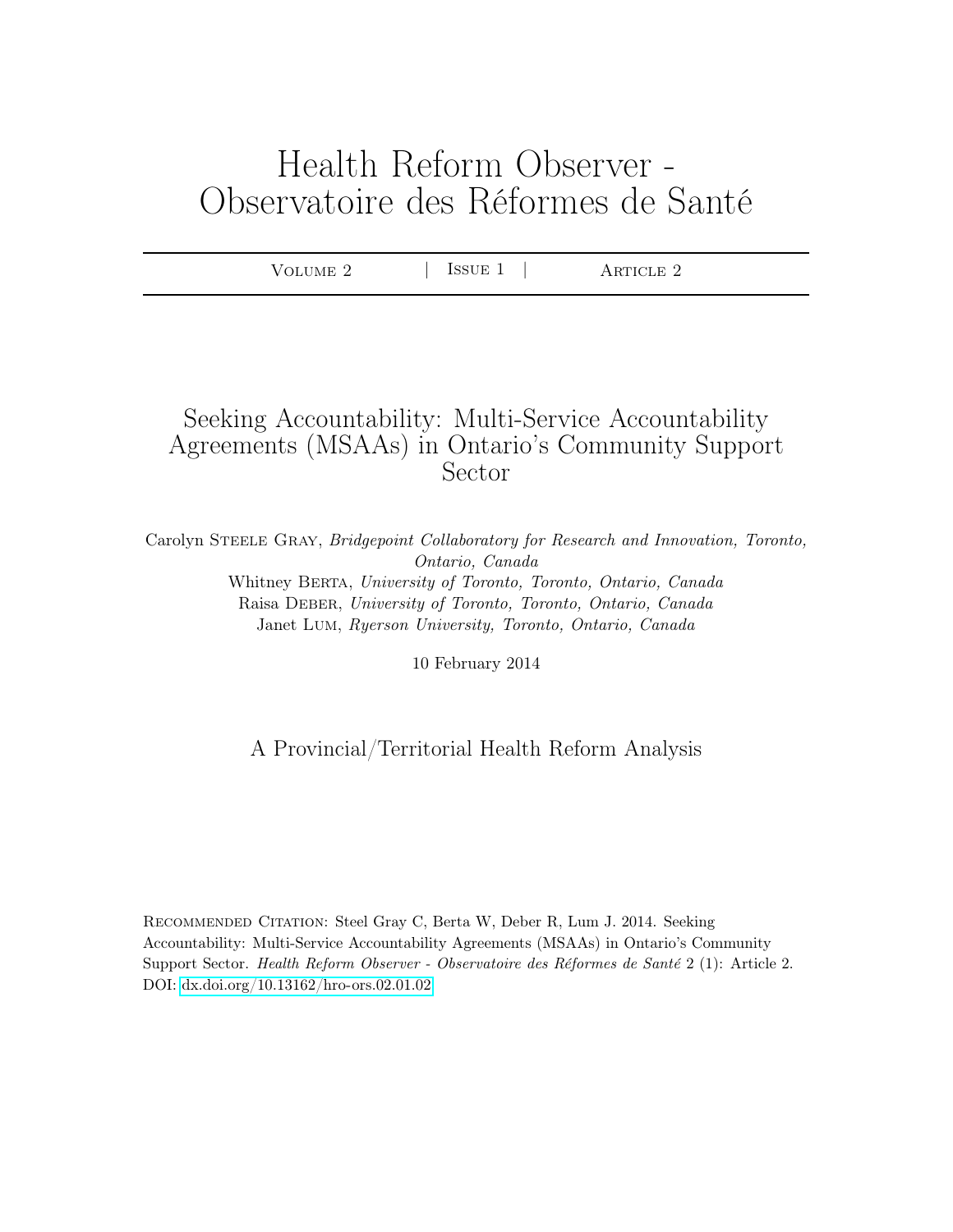#### Abstract

Multi-Service Accountability Agreements (MSAAs) have been put in place to hold Community Sector Service (CSS) agencies to account for services receiving public funding in Ontario. The MSAA seeks to support financial and performance accountability, requiring CSS agencies to report on their performance quarterly. The MSAA is an expenditure policy tool that has undergone several iterations, each informed by negotiations between the Ontario Ministry of Health and Long-Term Care (MOHLTC), the province's regional authorities—known as Local Health Integration Networks (LHINs)—and organizations/associations representing CSS agency interests. This approach to accountability is consistent with a broader focus on the government role as 'steering' service delivery rather than 'rowing.' The MSAA offers a standardized, politically acceptable approach to accountability. However, the MSAA relies heavily on performance indicators that may not adequately reflect quality care. The MSAA exemplifies the tension between the need for strong standardized accountability requirements for publicly-funded health service providers and the need for services that meet the needs of their communities.

Les ententes de responsabilisation en matière de services multi-sectoriels (ERS-M) ont été mis en place pour que les centres d'accès aux soins communautaires (CASC) recevant des financements publics en Ontario puissent rendre des comptes. Les ERS-M visent à obtenir des redditions de compte financiers mais aussi à responsabiliser les centres sur leur rendement en leur demandant des rapports trimestriels sur leur rendement. L'ERS-M est un instrument de politique budgétaire élaboré par itérations successives, reposant sur des négotiations entre le Ministère de la Santé et des Soins de Longue Durée de l'Ontario, les autorités régionales de la province—connues sous le nom de Réseau Locaux d'Intégration des Services de Santé (RLISS)—et les organisations ou associations représentant les intérêts des CASC. Cette façon d'appréhender la responsabilisation s'inscrit dans un plan d'ensemble visant à concentrer le rôle du gouvernement sur le « pilotage » des services plutôt que sur la « manoeuvre » de leur production. L'ERS-M propose une méthode de responsabilisation normalisée et acceptable politiquement. Cependant, l'ERS-M fait un usage intensif d'indicateurs qui peuvent ne pas refléter correctement la qualité des soins. L'ERS-M est une bonne illustration de la tension existant entre le besoin d'imposer des standards stricts de responsabilité pour les fournisseurs de services financés sur fonds publics et l'adéquation de ces services aux besoins locaux.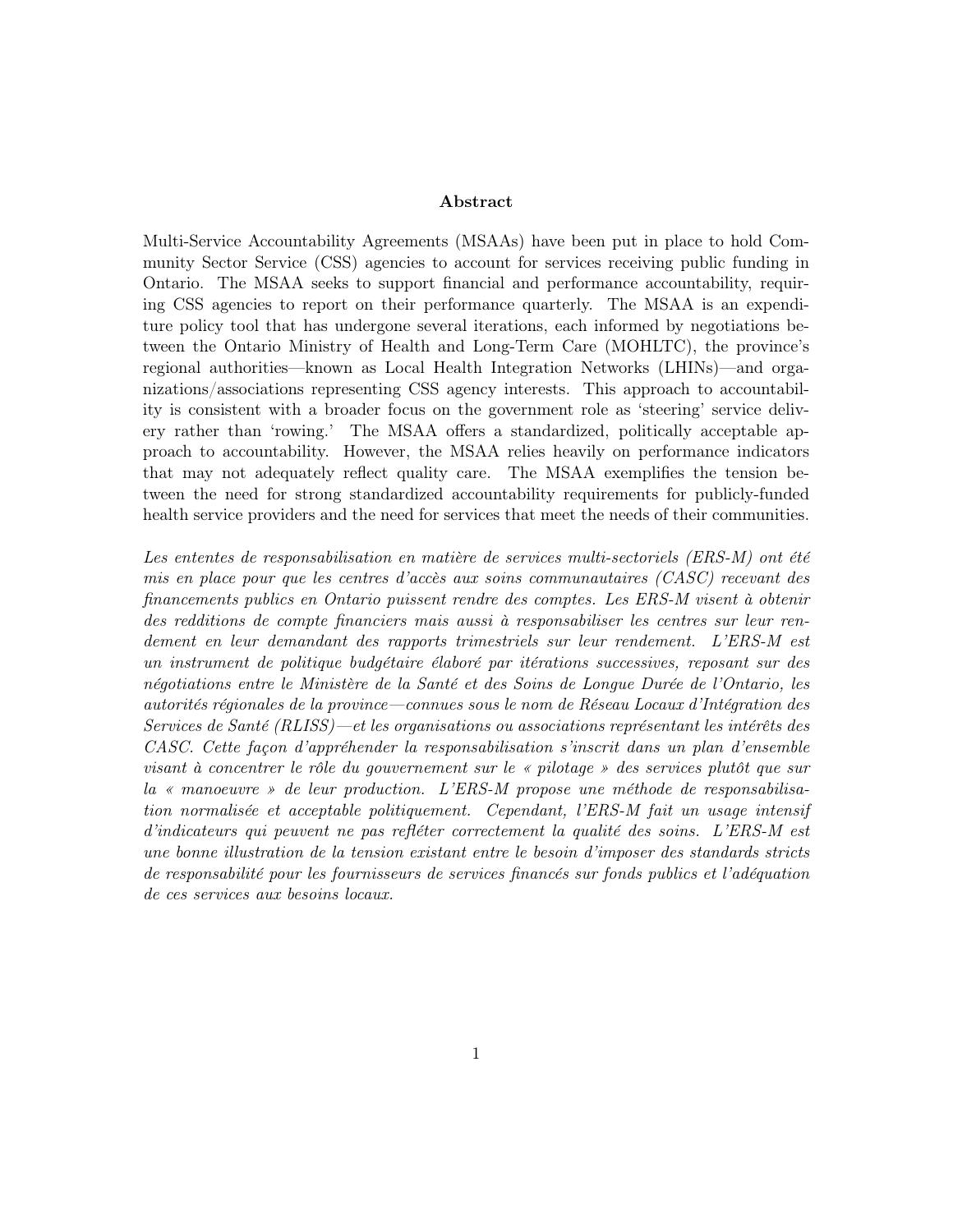#### Key Messages

- Standardized accountability tools for organizations that receive public funding allow for equal treatment but do not take into account contextual differences in service delivery.
- Accountability requirements do not necessarily support high quality service delivery; as such, attention needs to be paid to the types of performance indicators that are in place and whether they capture important aspects of service delivery as identified by funders, providers and users.
- Les outils de responsabilité normalisés pour les organisations recevant des financements publics assurent l'égalité de traitement mais négligent les différences de contextes dans lesquels les services sont founis.
- Les exigences de responsabilité ne permettent pas toujours d'atteindre la meilleure qualité de service; il faut donc analyser soigneusement le type d'indicateurs de performance mis en place pour voir s'ils capturent les aspects de la qualité des services jugés importants par les financeurs, les producteurs, et les utilisateurs de services.

ACKNOWLEDGEMENT: We would like to acknowledge support from Anne Wojtak, Bill Manson, Debra Bell, Shaheena Mukhi, and Angele Albert-Ritchie for sharing insights and documents with the authors. We would also like to acknowledge research funding from the Ontario Ministry of Health and Long-Term Care and the CIHR-PHSI (PHE-101967) that supported the doctoral thesis work that informed this manuscript.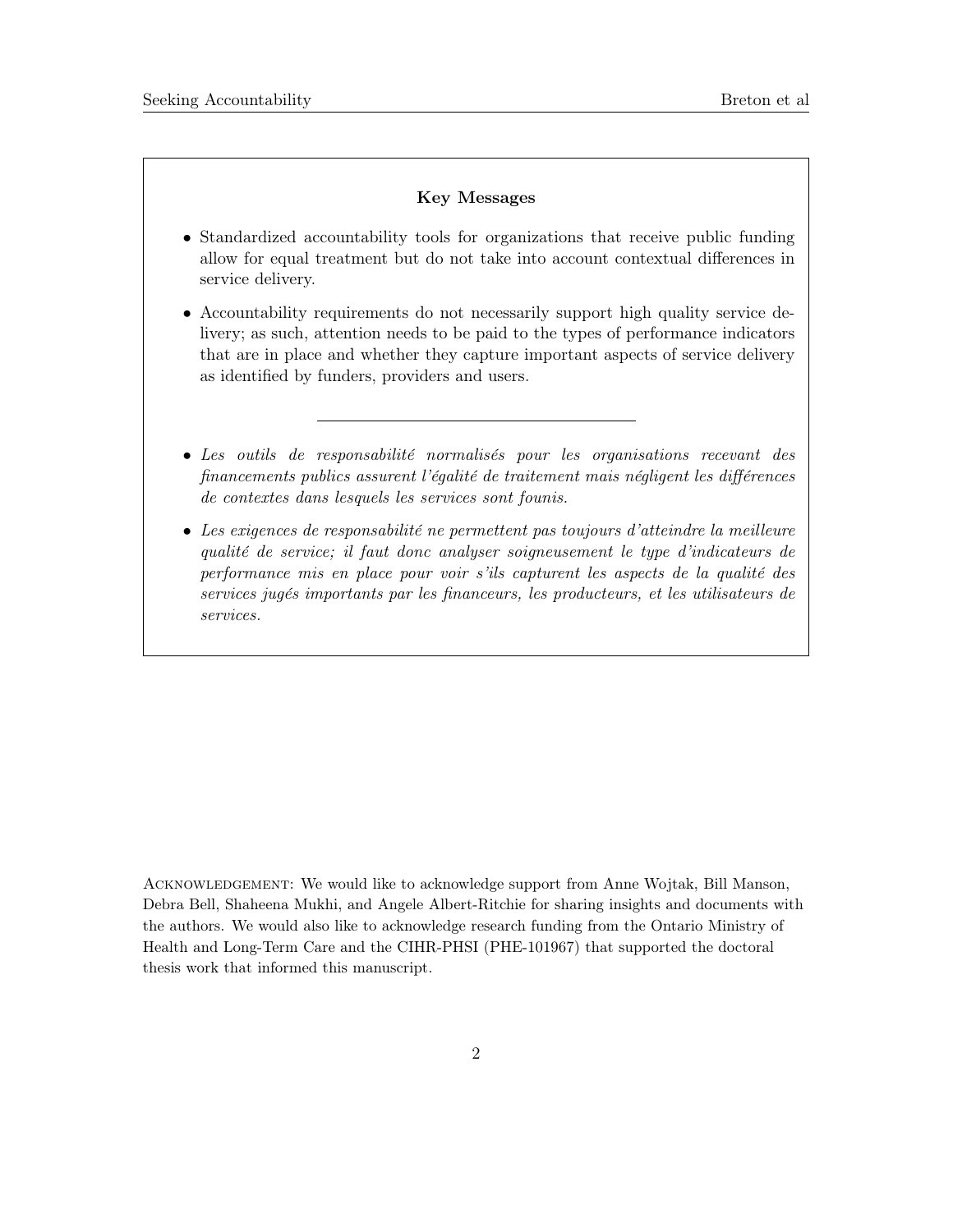# 1 HEALTH CARE ACCOUNTABILITY REFORM IN ONTARIO: THE CASE OF MULTI-SERVICE ACCOUNTABILITY AGREEMENTS (MSAAS)

The Ontario Ministry of Health and Long-Term Care (MOHLTC) funds many privatelydelivered healthcare services (including hospitals and community care) through a series of regional authorities, known as Local Health Integration Networks (LHINs). Since 2006, the MOHTLC and LHINs have been seeking to strengthen accountability for the delivery of health care services by health care service providers (HSPs) through the adoption of a series of sector-specific Service Accountability Agreements (SAAs).

The Canadian Healthcare Association defines accountability as "the relationship that exists when one accepts responsibility that has been conferred and the duty to report back to the person or body that conferred it" (2001, 3). Accountability tools like the SAAs are often put in place as a means to promote continuous improvement in the use of resources, while supporting government authority (Aucoin and Jarvis 2005). Even though accountability tools (like performance reporting) may be useful to help strengthen funding relationships like those between the LHINs and HSPs (Bergsteiner and Avery 2009), they can also be onerous, costly, and ineffective for both parties in an accountability relationship (De Vries 2007).

In this article, we focus on the Multi-Sector SAA (MSAA) as an accountability tool that is part of broader MOHLTC accountability reform efforts. The MSAA is used to hold health service providers, specifically community service sector (CSS) agencies, to account for delivery of LHIN-funded community care services. By focusing on this single tool we can examine the broader accountability reform effort while taking into consideration contextual and organizational factors unique to the CSS sector that may affect the adoption of this type of accountability instrument. In this article we will describe the MSAA, its history and context, and offer a critique of this accountability tool with particular attention to the contextual factors unique to the CSS sector that affect the adoption and implementation of accountability tools.

### 2 THE MSAA DEFINED

### 2.1 Goals of the MSAA

SAAs in general are intended to ensure the delivery of the highest quality of care for the lowest cost while ensuring sustainability of the health care system (Ontario's LHINs 2013a). The MSAA primarily promotes financial accountability (ensuring procedural compliance), by requiring CSS agencies to follow provisions regarding: how LHIN funding is used, how funds are managed, the adoption of accounting and management standards, and conducting annual financial audits. The MSAAs additionally promote performance accountability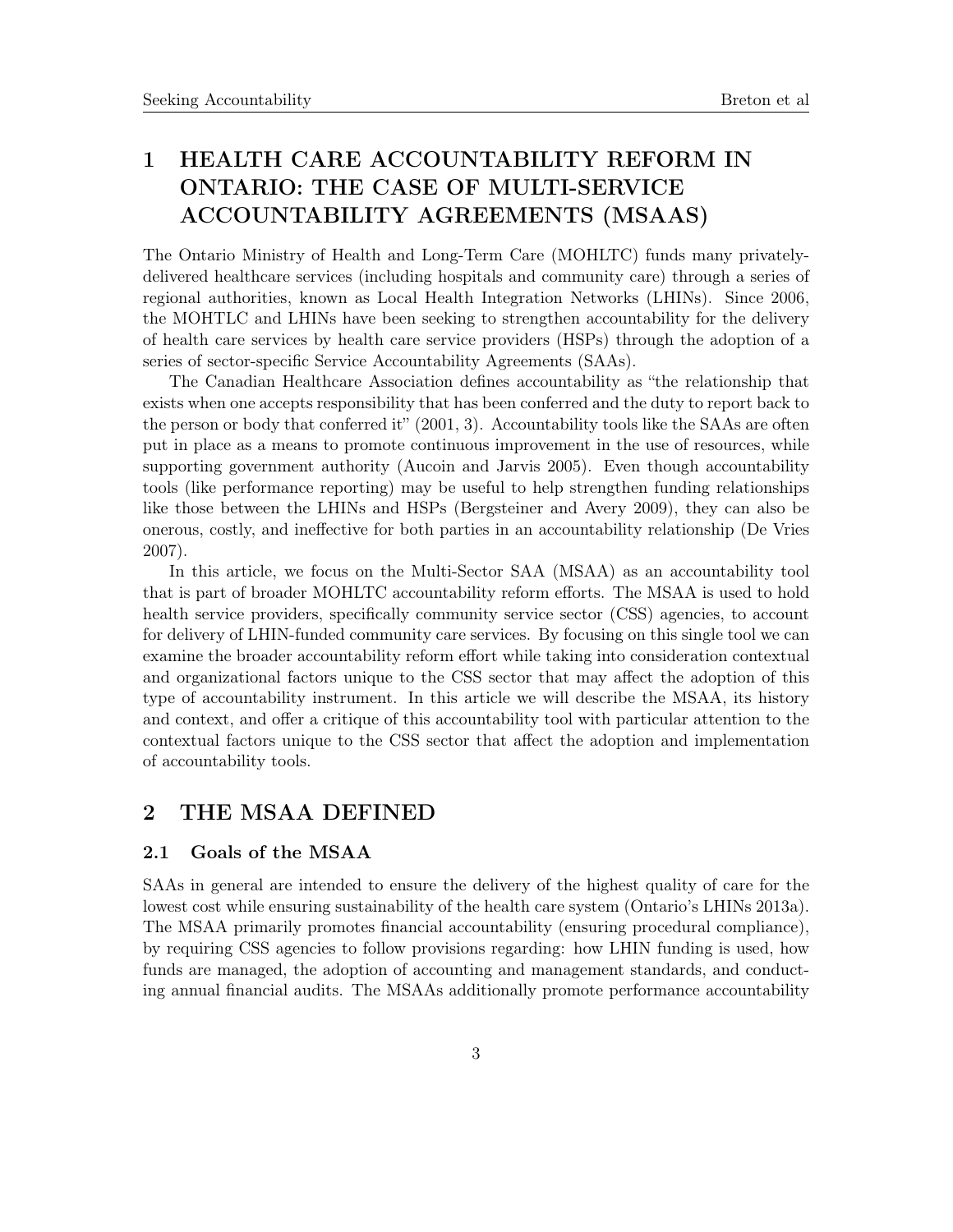(supporting improved service delivery) by holding CSS agencies to account to performance indicators. However, performance targets focus mainly on access to services (e.g., provision of services in French, and provision of services across a particular geographic area). Performance reviews are undertaken by the LHIN on an ad hoc basis in reaction to missed targets and/or client complaints.

### 2.2 Reporting requirements

The MSAA is enforced through reporting requirements and follow-up measures. CSS agencies bear the administrative costs associated with required quarterly financial and performance reporting to their LHIN. Missed performance or financial targets may trigger meetings between the LHIN and the CSS agency, and potentially the implementation of a performance improvement plan. In extreme instances where there is a material breach of contract, an MSAA can be terminated by the LHIN (e.g., misuse of funding; failure to provide services; failure to implement or follow a performance agreement, improvement process or transition plan).

### 3 HISTORY AND CONTEXT

In Canada, many health care services, including community care services, are financed and delivered using a *public-contracting model* in which there is public financing for a subset of care, with care being delivered by both not-for-profit and for-profit private providers (Docteur and Oxley 2003). The Canada Health Act, 1985 (federal legislation that sets out criteria that must be met by provinces and territories in order to receive federal government funding) only requires that provinces and territories cover 'medically necessary' physician and hospital services. As a result, it is up to the discretion of each province to determine how and if community care services will be provided or funded by the government. Most provinces have private for-profit and not-for-profit home and community care services available and some have services publicly available (Marchildon 2013).

Community care services, often delivered alongside home care services (which tend to be professional services like nursing), can include supports that help individuals of any age with mental or physical disabilities to receive the care they need while living at home (Commission on the Future of Health Care in Canada 2002). Community care services are non-professional services delivered by unregulated workers and can include day programs, Meals on Wheels, and friendly visitor programs (Health Canada 2013). Other community services can include transportation, foot care, security checks, recreation/social programs, lawn and home services, and respite care.

In Ontario, clients can access community care services from a wide array of home and/or community care service providers through different access points and eligibility requirements (Williams et al. 2009). Service costs vary widely and payment comes from a mix of public and private sources (including private insurance and out-of-pocket payments). Community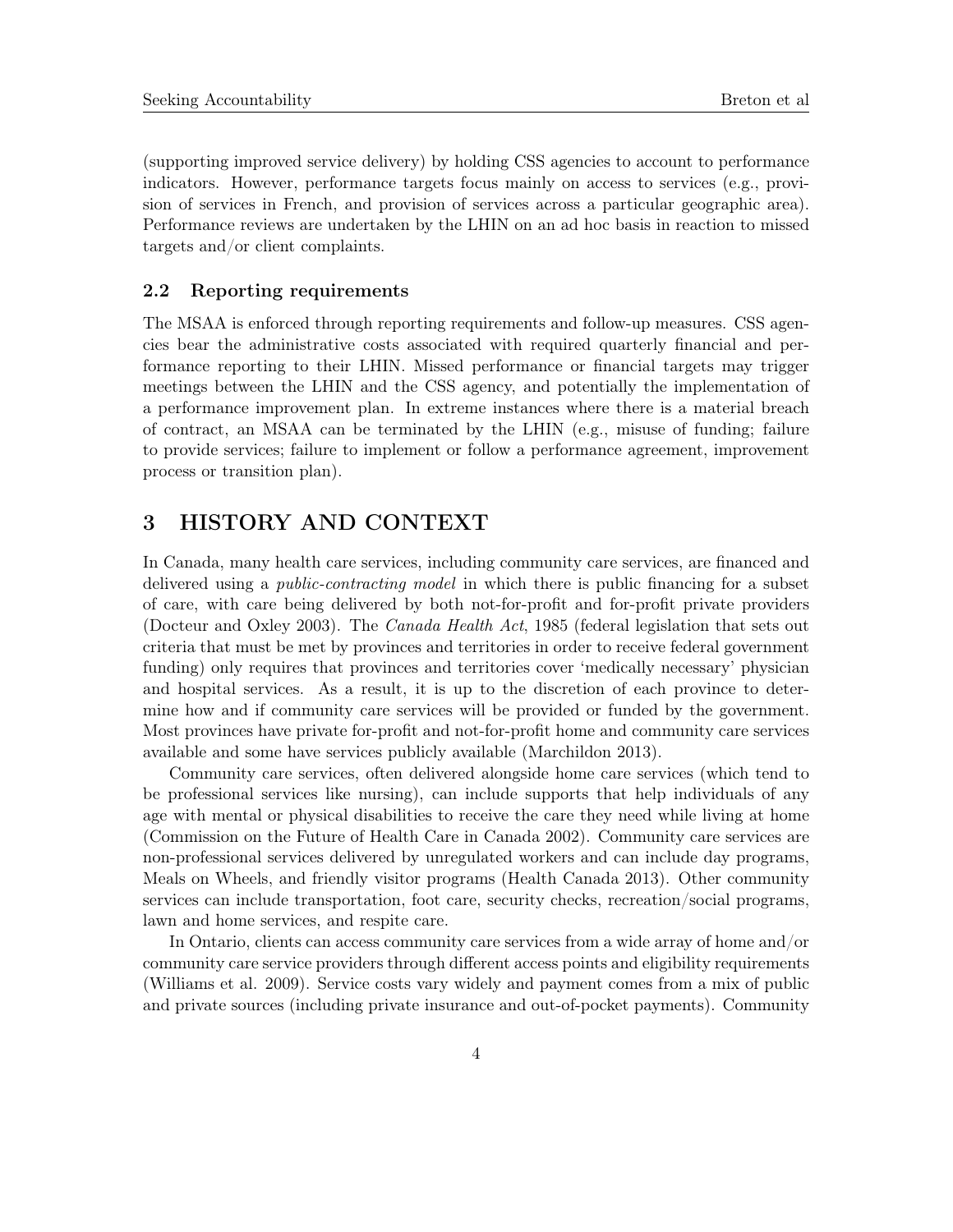care services were originally under the purview of the Ministry of Community and Social Services, with many services being provided by grassroots organizations that relied heavily on volunteers (Baranek, Deber & Williams 1997). A series of long-term care system reforms that occurred over the 1980s-90s resulted in CSS services being included in the home care service delivery portfolio, and resulted in the MOHLTC funding a portion of these services for eligible individuals. Individuals can (and do) supplement publicly funded care with privately paid services, often from the same providers (Ibid.)

In 2006, the Ontario MOHLTC followed the Canadian trend to set up regional authorities and divided the province into 14 geographically-based LHINs under the Local Health System Integration Act, 2006 (LHSIA). Regionalization was intended to increase the responsiveness of the health system to the needs of local communities by planning, funding and integrating services at a regional level (Ontario LHINs 2013b), then allocate to health services in their region including acute care hospitals, long-term care, mental health and addictions services, Community Health Centres, Community Care Access Centres (CCACs) and CSS.

# 4 FACTORS THAT INFLUENCED THE ADOPTION OF MSAAS

Long-term care system reforms that occurred over the 1980s and 90s in Ontario laid a foundation for the use of MSAAs as an accountability model. Reforms began in 1986 with the Liberal government's 'one-stop shopping approach' to service delivery, followed by the NDP government's multi-service agency model in 1994. The NDP model raised significant opposition which set the stage for the Progressive Conservatives (PC) government to introduce a competitive-management model in 1995 in which the MOHLTC provides global budget funding to agencies to provide services (Baranek, Deber & Williams 1997) with little specificity in terms of how they are to be delivered. These PC reforms were aligned with neoliberally-influenced governance reforms, termed New Public Management (NPM), that were occurring at the time. The 'reinventing government' philosophy of NPM asserts that "'steering' (policy determination) should be separated from 'rowing' (the operation of programs and the delivery of services)" with the role of the government being to steer rather than row (Thomas 1998, 370).

The foundation of government as 'steering' rather than 'rowing' service delivery remains. The creation of the LHINs has provided a financing and delivery model that allows the MOHLTC to 'steer' services through funding, while leaving the 'rowing' or delivery aspect to publicly-funded HSPs. An important feature of this is the need, on the part of the LHIN, to ensure accountability for funded services. Under the LHSIA each LHIN must enter into a performance agreement with the MOHLTC; in turn, they must enter into SAAs with each of the local HSPs they fund. The MSAA is the primary way in which accountability is ensured by the LHINs for publicly funded CSS services.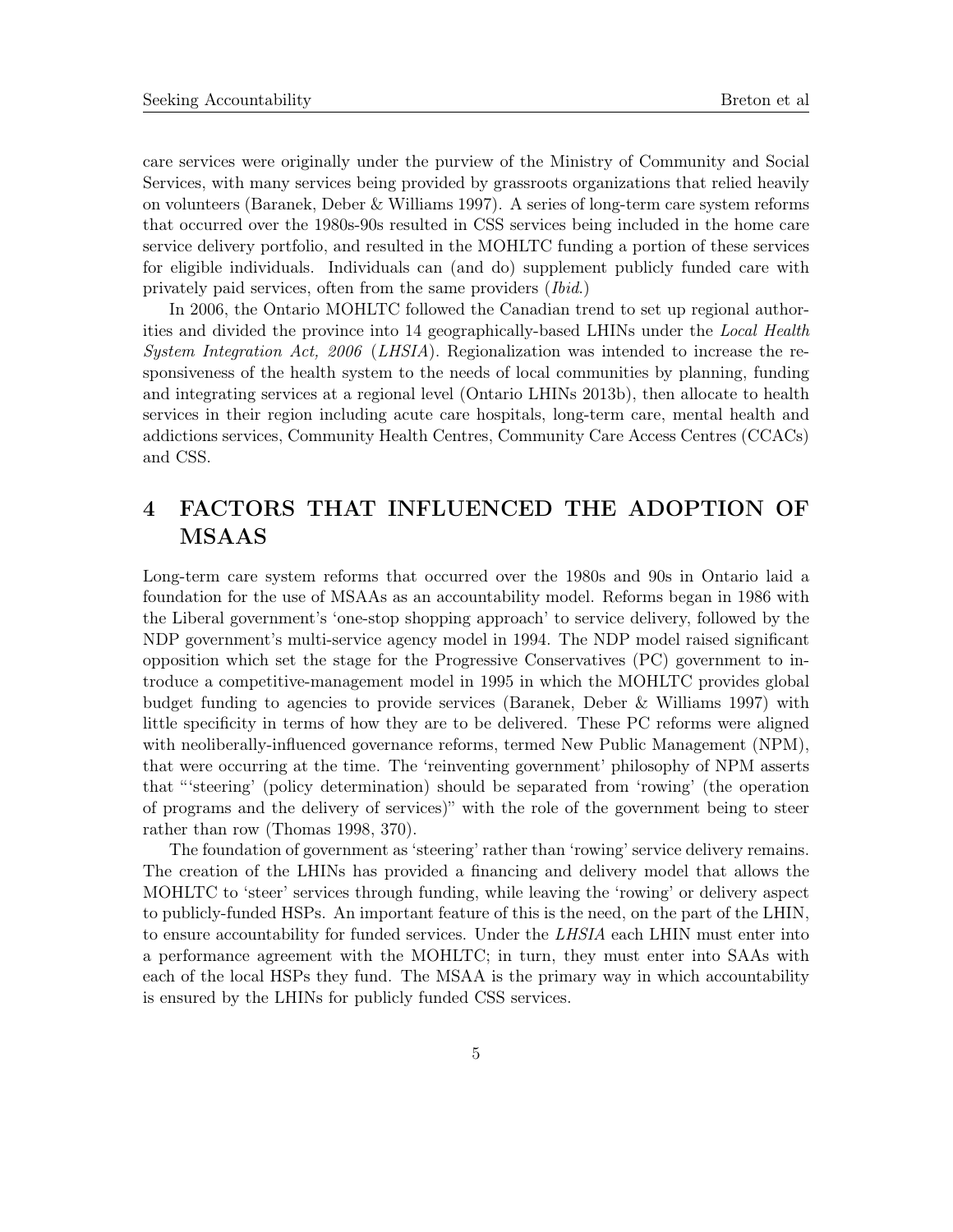Accountability for the CSS sector gained added importance in 2007, when the MOHLTC announced the Aging at Home (AAH) strategy which aimed to help seniors age at home by providing a wide range of home and community support services. Nearly \$1.1 billion was invested towards community-based services for seniors (MOHLTC 2013). With ongoing concerns regarding health system sustainability and rising health care costs, the use of accountability measures like the MSAA as a means to ensure appropriate use of public money have become increasingly important.

### 5 HOW THE MSAA WAS IMPLEMENTED

There have been two versions of the MSAA since its inception, the first covering the period from 2009-2010 and the most recent covering the period from 2011-2014. At the time of writing, negotiations for the third version of the MSAA were underway. Agreement templates are negotiated between the MOHLTC, LHINs and interest groups representing CSS agencies (e.g., Ontario Community Support Association). Individual agreements between the LHINs and CSS agencies use the template as a starting point and draw on local HSP Community Accountability Planning Submissions (CAPS) to fill in details. The CAPS indicate program(s) the organization wishes to have funded, how much funding it requires for those programs, and evaluation and measurement of services (LHIN Collaborative 2013). The CAPS is negotiated then translated into an MSAA between the LHIN and the CSS agency.

Currently, a comprehensive database of Ontario-based CSS agencies in not available; as such it is difficult to determine what percentage of CSS agencies in Ontario are funded under the MSAA. However, in a previous survey of CSS agencies in Ontario conducted by the authors (Steele Gray et al. 2014) it was found that 83% of 114 agencies surveyed held MSAAs at the time of the survey. In terms of funding, of surveyed agencies that received funding from the LHINs, 26% received the majority of their funding (80-100%) from the LHIN  $(Ibid.).$ 

The MSAA is an example of a government expenditure policy tool as the MSAA is only applicable to HSPs that receive funding through the LHINs. As the MSAA includes reporting requirements, the MSAA can also be viewed as government exercising its authority (Hood and Margetts 2007) with a tool that is more coercive than expenditure instruments alone.

The MSAA is voluntary in the sense that CSS agencies can choose whether to seek public funding, but they are mandatory in the sense that organizations must adhere to accountability demands to receive funding. Organizations dependent on public funding may perceive these demands as mandatory. In previous work conducted by the authors (Steele Gray et al. 2014) it was found that many organizations under the MSAA felt financially dependent on the LHIN.

There have been some challenges with implementing the MSAA, which are discussed as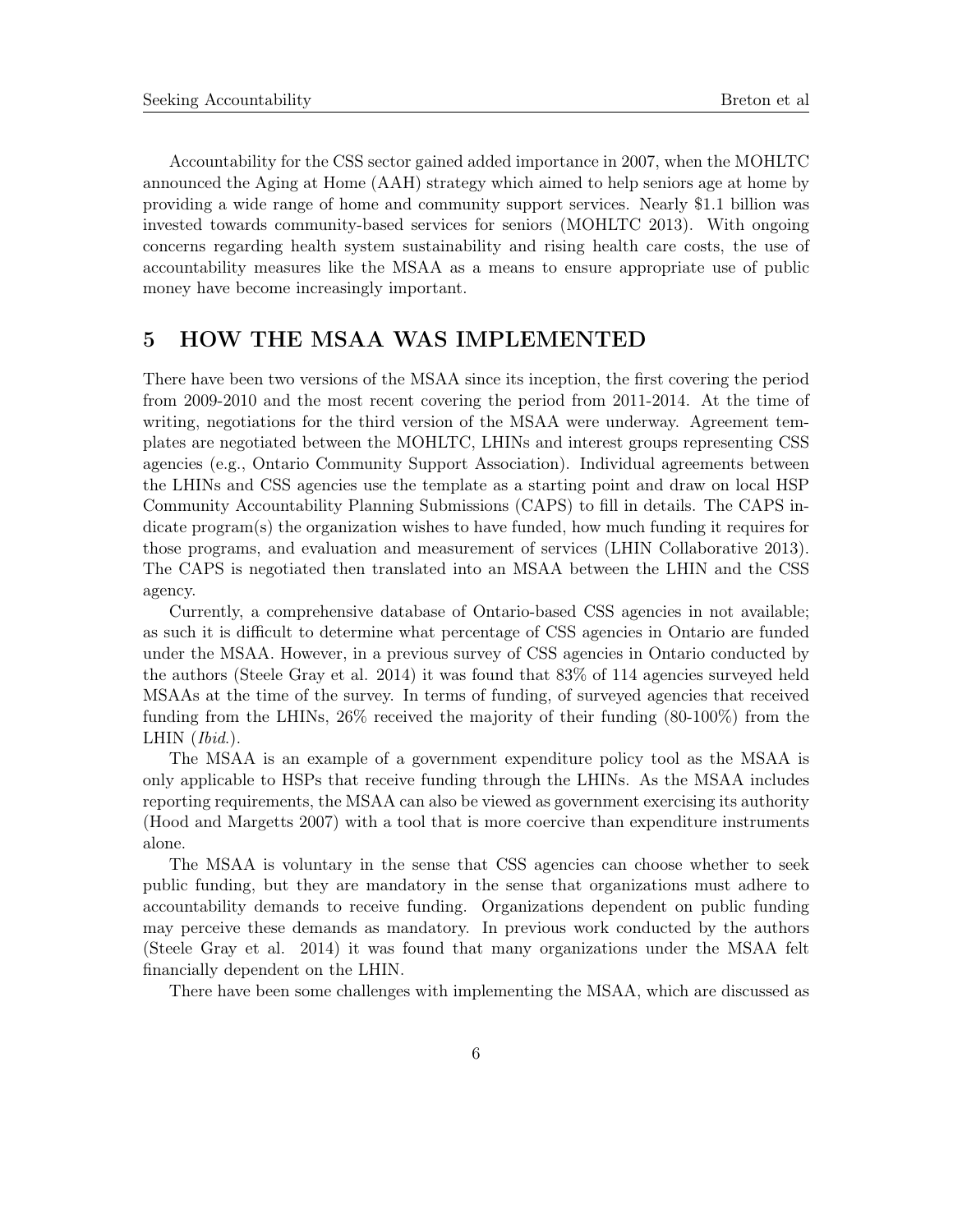part of the analysis of the accountability tool that follows.

## 6 ANALYSIS OF THE MSAA AS AN ACCOUNTABILITY TOOL

The MSAA represents an accountability tool grappling with a fundamental tension between the need for a strong standardized accountability for public funds, and the need to accommodate contextual differences with regard to service delivery. Given the grassroots nature of many CSS agencies, there is heterogeneity regarding the types of services offered, how services are delivered, the populations served, and the geographical region or catchment area of the agency. Although the MSAA allows for some tailoring to occur through the CAPS process, the overall MSAA requirements (e.g., reporting requirements and stipulations regarding use of funding) are largely fixed. Many of the fixed MSAA requirements can become overly burdensome for some agencies (particularly small poorly resourced agencies) and key aspects of service delivery (particularly for rural agencies or those delivering services to unique populations) are not captured as part of the reporting requirements (Steele Gray et al. 2014). This tension is highlighted by findings from a 2011 survey of CSS agencies, where 43.75% of organizations receiving 80-100% of their funding through the MSAA reported that they did not intend to apply to the MSAA in the future—suggesting that CSS agencies were also avoiding the MSAA despite high financial dependence (*Ibid.*).

A SWOT (Strengths, Weaknesses, Opportunities and Threats) analysis of the MSAA is offered in Table 1 (from the perspective of the LHIN) and Table 2 (from the perspective of CSS agencies).

| <b>STRENGTHS</b>                                                                                                                                                                                                                                   | WEAKNESSES                                                                                                                                                                                                                  |
|----------------------------------------------------------------------------------------------------------------------------------------------------------------------------------------------------------------------------------------------------|-----------------------------------------------------------------------------------------------------------------------------------------------------------------------------------------------------------------------------|
| • Supports equal treatment of CSS agencies<br>under MSAA<br>• Allows government to maintain its 'steering'<br>role while leaving 'rowing' to the CSS agen-<br>cies<br>• Government use of expenditure tools tends<br>to be politically acceptable. | • Performance indicators do not capture key<br>aspects of service delivery—identified as an<br>issue by both CSS agencies and the LHINS<br>(Ibid.).<br>• The MSAA only impacts CSS agencies that<br>receive public funding. |

|  |  |  |  |  | Table 1: SWOT Analysis LHIN Perspective |
|--|--|--|--|--|-----------------------------------------|
|--|--|--|--|--|-----------------------------------------|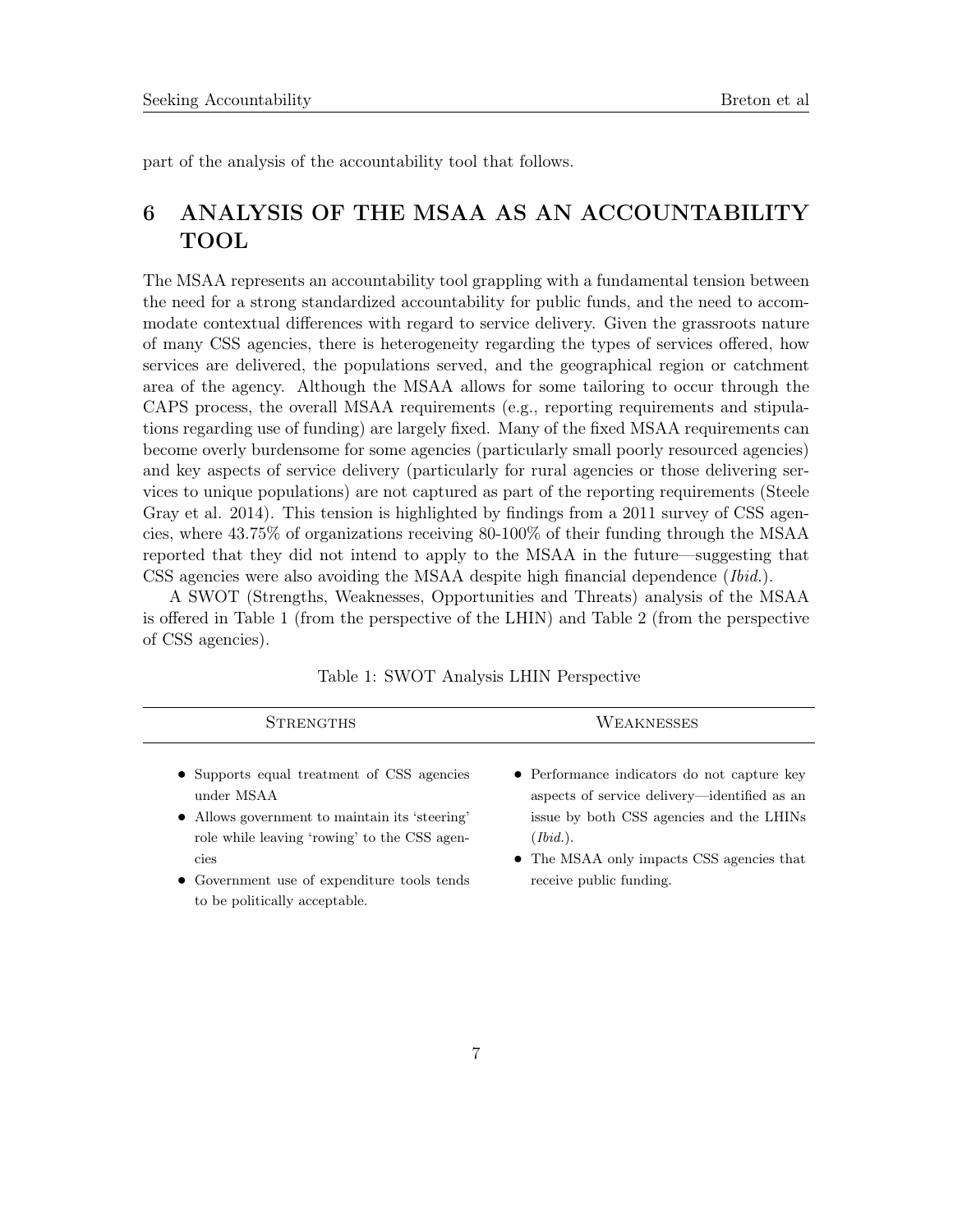| <b>OPPORTUNITIES</b> | 'HREATS |  |  |
|----------------------|---------|--|--|
|                      |         |  |  |

- Opportunity to support LHIN, and broader MOHLTC level goals by building them into agreements.
- Opportunity to support best practices in community care service delivery (e.g., supporting caregivers, targeting strategies, care coordination).
- Added burden of accountability requirements result in small agencies loosing funding (Ibid.). Small agencies often serve specific community needs (e.g., rural homebased palliative care); a loss of funding could result in the loss of these specified services.
- The MSAA is not evaluated in terms of its usefulness as an accountability tool.

| STRENGTHS                                                                                                                                                                                                                      | WEAKNESSES                                                                                                                                                                                                                                                                                                                                                                        |
|--------------------------------------------------------------------------------------------------------------------------------------------------------------------------------------------------------------------------------|-----------------------------------------------------------------------------------------------------------------------------------------------------------------------------------------------------------------------------------------------------------------------------------------------------------------------------------------------------------------------------------|
| • Supports equal treatment of CSS agencies<br>under MSAA<br>• There is CSS agency representation in the<br>development of the MSAA template.<br>• The MSAA has few stipulations regarding<br>how services are to be delivered. | • Standardization does not allow for respon-<br>siveness to organizational contexts.<br>• Poorly resourced organizations have diffi-<br>culty meeting administrative demands, po-<br>tentially affecting service delivery.<br>• Performance indicators do not capture key<br>aspects of service delivery—identified as an<br>issue by both CSS agencies and the LHINs<br>(Ibid.). |
| OPPORTUNITIES                                                                                                                                                                                                                  | <b>THREATS</b>                                                                                                                                                                                                                                                                                                                                                                    |
| Opportunities for sharing administrative<br>costs through back-office integration require-<br>ments attached to MSAAs. However, this<br>has been found to be of less benefit to small<br>agencies $(Ibid.)$ .                  | Administrative demands associated with<br>MSAAs (i.e., reporting requirements) may<br>not be sustainable for smaller agencies re-<br>ceiving funding.                                                                                                                                                                                                                             |

#### Table 2: SWOT Analysis CSS Perspective

Our analysis of the MSAA suggests that policymakers need to be aware of contextual factors associated with the health care sector to which they are applying new accountabil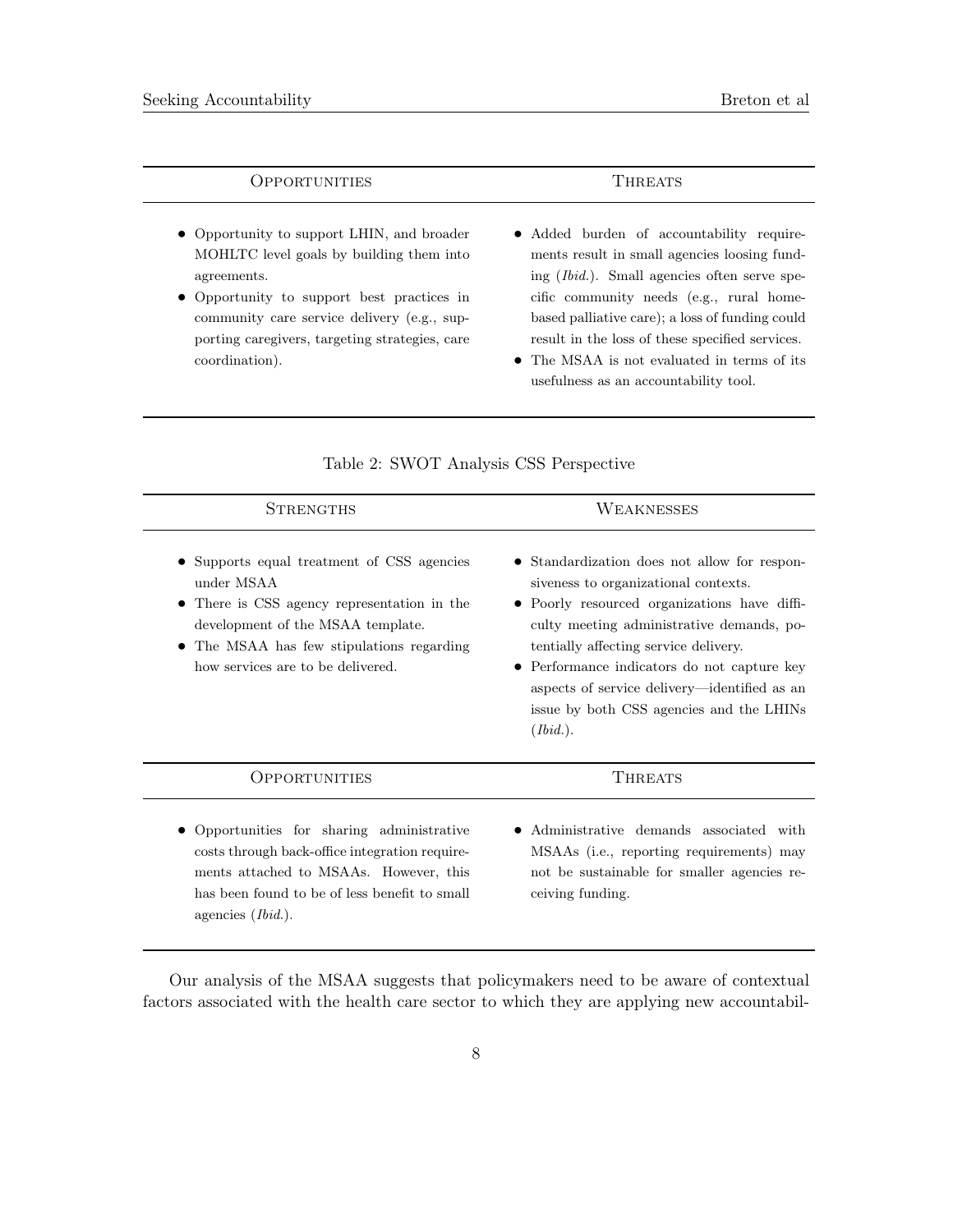ity policy instruments. Standardized tools may be more applicable to sectors characterized by greater organizational homogeneity than sectors like CSS, which are characterized by greater organizational heterogeneity. In the CSS sector, the standardized MSAA tends to favour the larger better-resourced organizations over smaller poorly-resourced ones, potentially leading to the loss of funding for small agencies that meet specific community needs. Furthermore, this type of tool tends to support traditional vertical accountability relations, potentially limiting broader system integration which would require horizontal accountability approaches.

The MSAA does, however, offer some important opportunities, namely the potential to support best practices in home and community care service delivery. LHINs could work to improve performance indicators and MSAA requirements that support strategies such as targeting high-needs populations and improved care coordination; strategies which have been found to support individuals in their home for longer, potentially leading to systemlevel cost savings.

### 7 REFERENCES

- Aucoin P, Jarvis MD. 2005. Modernizing government accountability: a framework for reform. Canada: Canada School of Public Service.
- Baranek PM, Deber R, Williams AP. 1997. Policy trade-offs in "home care": the Ontario example. Canadian Public Administration 42 (1): 69-92.
- Bergsteiner H, Avery GC. 2009. A generic multiple constituency matrix: accountability in private prisons. Journal of Public Administration Research Theory 19 (3): 631-660. <http://dx.doi.org/10.1093/jopart/mun011>
- Canada Health Act, Revised Statues of Canada (R.S.C.1985, c. C-6) Department of Justice Canada. [http://laws-lois.justice.gc.ca/eng/acts/C-6/FullText.html,](http://laws-lois.justice.gc.ca/eng/acts/C-6/FullText.html) as of 12 November 2013.
- Canadian Healthcare Association (CHA). 2001. Towards improved accountability in the health system: getting from here to there. (CHA Policy Brief). Ontario, Canada: Canadian Healthcare Association Press.
- Commission on the Future of Health Care in Canada. 2002. Building on values. Future of healthcare in Canada [Romanow Report]. Ottawa, ON: Queen's Printer.
- De Vries M. 2007. Accountability in the Netherlands: exemplary in its complexity. *Public* Administration Quarterly 31 (3/4): 480-507.
- Docteur E, Oxley H. 2003. *Health-care systems: lessons from the reform experience*. Organization for Economic Co-operation and Development Health Working Paper Series #9. [http://www.oecd.org/health/health-systems/22364122.pdf,](http://www.oecd.org/health/health-systems/22364122.pdf) as of 12 November 2013.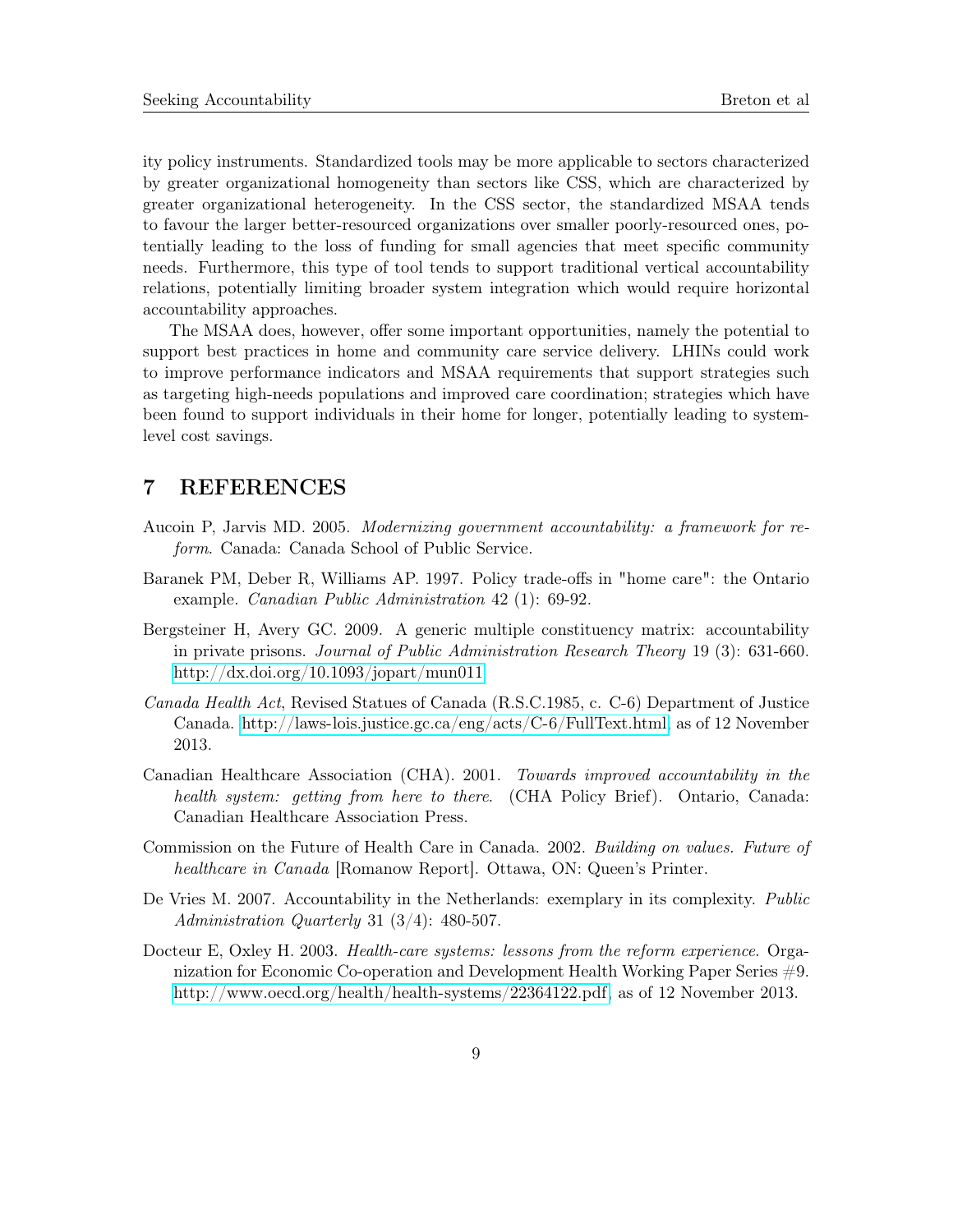- Health Canada. 2013. Home and community care. [http://www.hc-sc.gc.ca/hcs-sss/](http://www.hc-sc.gc.ca/hcs-sss/home-domicile/commun/index-eng.php) [home-domicile/commun/index-eng.php,](http://www.hc-sc.gc.ca/hcs-sss/home-domicile/commun/index-eng.php) as of 12 November 2013.
- Hood C, Margetts HZ. 2007. The tools of government in the digital age, 2<sup>nd</sup> ed. New York, USA: Palgrave MacMillan.
- LHIN Collaborative. 2013. Multi-sector service accountaiblity agreements. [http://www.](http://www.lhincollaborative.ca/Page.aspx?id=1992) [lhincollaborative.ca/Page.aspx?id=1992,](http://www.lhincollaborative.ca/Page.aspx?id=1992) as of 1 April 2013.
- Local Health System Integration Act, Statues of Ontario (2006, I.4). Retrieved from Service Ontario e-laws. [http://www.e-laws.gov.on.ca/html/statutes/english/elaws\\_statutes\\_](http://www.e-laws.gov.on.ca/html/statutes/english/elaws_statutes_06l04_e.htm) [06l04\\_e.htm,](http://www.e-laws.gov.on.ca/html/statutes/english/elaws_statutes_06l04_e.htm) as of 12 November 2013.
- Marchildon GP. 2013. Canada: health system review, vol. 15. Copenhagen, Denmark: European Observatory on Health Systems and Policies.
- Ontario Ministry of Health and Long-Term Care (MOHLTC). 2013. Ontario's aging at home strategy. [http://www.health.gov.on.ca/en/public/programs/ltc/33\\_ontario\\_](http://www.health.gov.on.ca/en/public/programs/ltc/33_ontario_strategy.aspx) [strategy.aspx,](http://www.health.gov.on.ca/en/public/programs/ltc/33_ontario_strategy.aspx) as of 22 October 2013.
- Ontario's LHINs. 2013a. Ontario's Local Health Integration Networks. [http://www.lhins.](http://www.lhins.on.ca/aboutlhin.aspx?ekmensel=e2f22c9a_72_184_btnlink) [on.ca/aboutlhin.aspx?ekmensel=e2f22c9a\\_72\\_184\\_btnlink,](http://www.lhins.on.ca/aboutlhin.aspx?ekmensel=e2f22c9a_72_184_btnlink) as of 21 October 2013.
- Ontario's LHINs. 2013b.The value of LHINs. [http://www.lhins.on.ca/home.aspx,](http://www.lhins.on.ca/home.aspx) as of 12 November 2013.
- Steele Gray C. 2014. Accountability in the home and community care sector in Ontario. (Doctoral dissertation). University of Toronto: Ontario, Canada. Available from T-Space database [http://hdl.handle.net/1807/43725.](http://hdl.handle.net/1807/43725)
- Thomas P. 1998. The changing nature of accountability. In Taking stock: assessing public sector reforms, ed. Donald G, Donald, S. 348-393. Québec, Canada: McGill University Press.
- Williams AP, Challis D, Deber R, Watkins J, Kuluski K, Lum JM, Daub S. 2009. Balancing institutional and community-based care: why some older persons can age successfully at home while others require residential long-term care. Healthcare Quarterly  $7 \text{ (1)}$ : 95-105.

### 8 FOR MORE DETAIL

### 8.1 Accountability

Brinkerhoff D. 2004. Accountability and health systems: toward conceptual clarity and policy relevance. Health Policy and Planning 19 (6): 371-379. [http://dx.doi.org/10.](http://dx.doi.org/10.1093/heapol/czh052) [1093/heapol/czh052](http://dx.doi.org/10.1093/heapol/czh052)